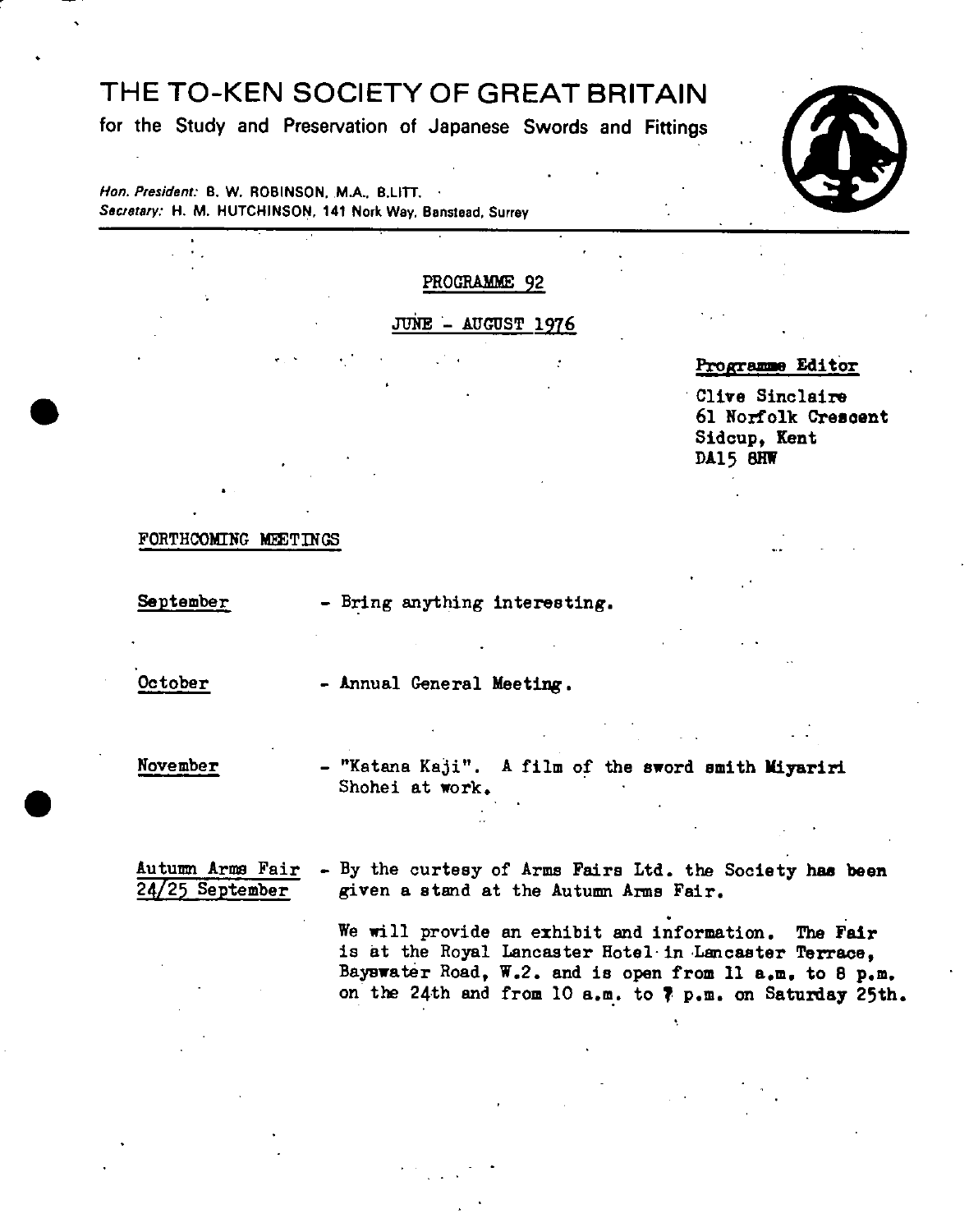## EDITORIAL

الدافعين ورويدة كالمنا

#### June Meeting

T.s. was the long awaited visit of Mr lids and his party. There were about 35 Japanese gentlemen present and approximately the same number of members. In fact it was a very well attended meeting in terms of both numbers of people and items to see. This would seem to lend credence to the hypothesis that interesting and informative subjects, lead to larger and more enthusiastic attendance at meetings. Apart from Mr lida himself there were several distinguished guests including a Nr Takahashi who was, would you believe it, a swordsmith,  $Mr$  Wakayama a member of the judging committee of Jyyo Kodugee and several others specialising in both swords and fittings. Mr lida also brought along slides of numerous national treasures and important cultural objects, which were largely unseen by most of the Japanese as well as ourselves. The whole evening was a fine example of cultural exchange and showed how the Japanese sword, apart from being a weapon of deadly efficiency and an object of great beauty, welds people from different walks of life and cultures in a common interest and in brotherhood.

The entire meeting was well documented with cameras popping every few seconds, and the next edition of the To Ken Shunju Press carried several photographs, including a half page group shot on the front page.

## July Meeting

This was to be on wakizashi but unfortunately, due to the hot weather, holidays etc.,  $(I<sup>T</sup>m$  good at making excuses) the meeting was very poorly attended. There was one particular piece, however, that interested me, brought along by Mr Cottis. It was an example of the work of one of the Yasutsugu's, the third according to the owner. Coincidentally, I had just been investigating this school for one of our members and for those not familiar, here are a few notes on it:

The Aol Shimosaka School The school was founded by the first Yasutsagu under the patronage of Tokugawa Heyasu although it had it's roots right back in the 12th century. He was born the son of Hironaga of Omi province who was a descendant of the Senju-in school. This Yasutsugu originally signed Echizen No Kuni Shimosaka or Higo No Daijo Puzjiwara No Yasutsugu adding the Aoi mon. He was accredited with being the first smith to use Namban-tetsu (foreign iron). I sometimes wonder whether Tokugawalyeyasu had a fascination with foreign styles, remembering his famous armour and the foregoing.

After he died in 1621 Yasutsugu was followed by eleven others of the same name but only the next four were of any note. They all made long swords of both shinogi-tsukuri and hira-tsukari form and similar wakizashi. Grain was usually mokume with hamon of Sugu-Kuichigai ('nibbled' straight) suguha, notare and midare. Some blades may be engraved with a ken, a dragon and the divine Fudo.

## August Meeting

Several sukashl-tsuba turned up but once again the attendance was poor. A friendly chat ensued and those present enjoyed themselves, if nothing else.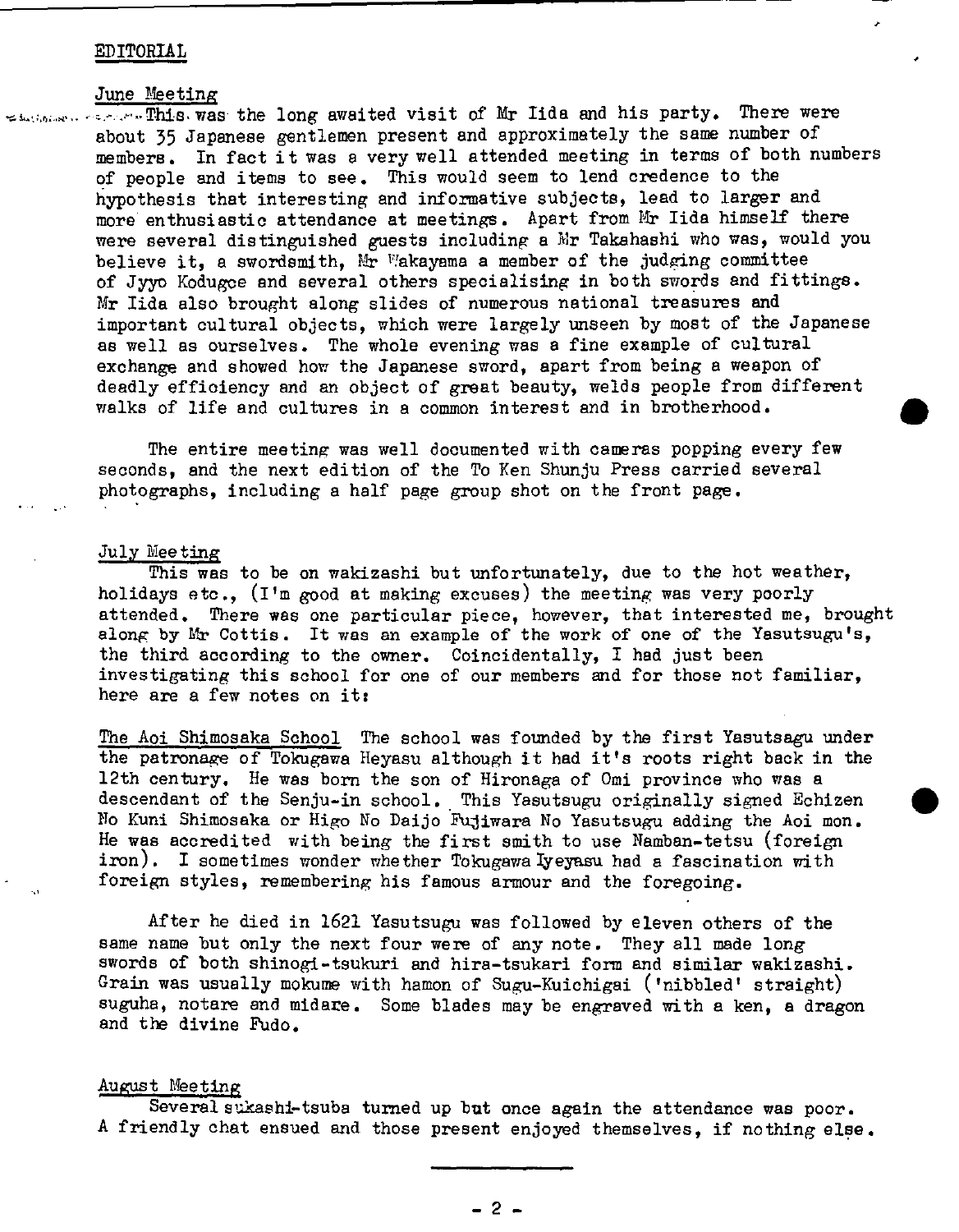I have been contacted by Mr Knutsen who has brought out another series of limited editton prints similar to those circulated to you a few months ago. The following is part of the blurb and quite interesting in itself.

In these drawings the warriors, the flowering of the emerging bushi class, wear the splendid armours of the late Heian and Kamakura periods, covering here specifically the time from the bloody Heiji War in 1160 to the Gempei War 1180-85 between the Taira and the Minamoto. This was the heroic age of the Japanese Bushi. It was a time of fierce warfare with little mercy shown to the defeated, but it produced many great figures endowed with martial virtues. Although these prints are in line only, the textures and fine colours of these wonderful yoroi, or armours, are well known. Wearing such brightly laced and richly embellished harness the great warriors sought to symbolise pureness of heart and displayed unpa'ralleled bravery and faithfulness unto death. The glory and panache of their wars are captured in several famous scroll printings.

## The equipment

The battlefields of the period were dominated by the powerful war bows carried by almost every warrior of rank. Their retainers often used the formidable shobuzukuri-naginata with its long curved blade that was much larger and longer than the shorter naginata favoured in later centuries. But it should be realised that even bushi of high rank did not scorn the spear and there are many records of famous warriors who wielded the naginata with equal skill to the bow or the sword; the mighty Saito Musashi-bo Benkei  $(d. 1185)$ , the great black armoured retainer of Minamoto Yoshitsune. for example. These naginata are to be seen in several of these drawings. In the hands of skilful warrior this naginata and later the yari were weapons capable of wreaking terrible execution and some experts of classical bujutsu hold that they may have been more effective than the long sword. But it needed a very strong man to ply the spear through a long pitched battle and the sword was more suited to Japanese physique.

In the three new drawings of the 16th century Age of War the yari in various forms is much more in evidence especially the longer and heavier bladed omi-yari. Bows were still commonly in use although by the second half of the century the handgun was widely in use as an infantry weapon. At the battle of Nagashino in 1575 the old style cavalry of the Takeda army was decimated by matchlock fire (and arrows) from prepared positions occupied by Oda Nobunaga and his allies. Loss of life **in** this battle was heavy on both sides, though.

One particularly interesting piece of equipment is the Horagai, or war horn, made from large conch shells and carried by many bushi. There were several systems of communication studied by the samurai that came under the general heading of Heijutsu, or tactics. The horn was of great importance on the field of battle and one school (ryu) for its study still survives; the Takeda-ryu from Soma, near Sendai, in northern Japan.

## About the prints

There are genuine limited editions restricted to 200 prints from each of the 10 drawings. They are carefully and faithfully printed in litho from the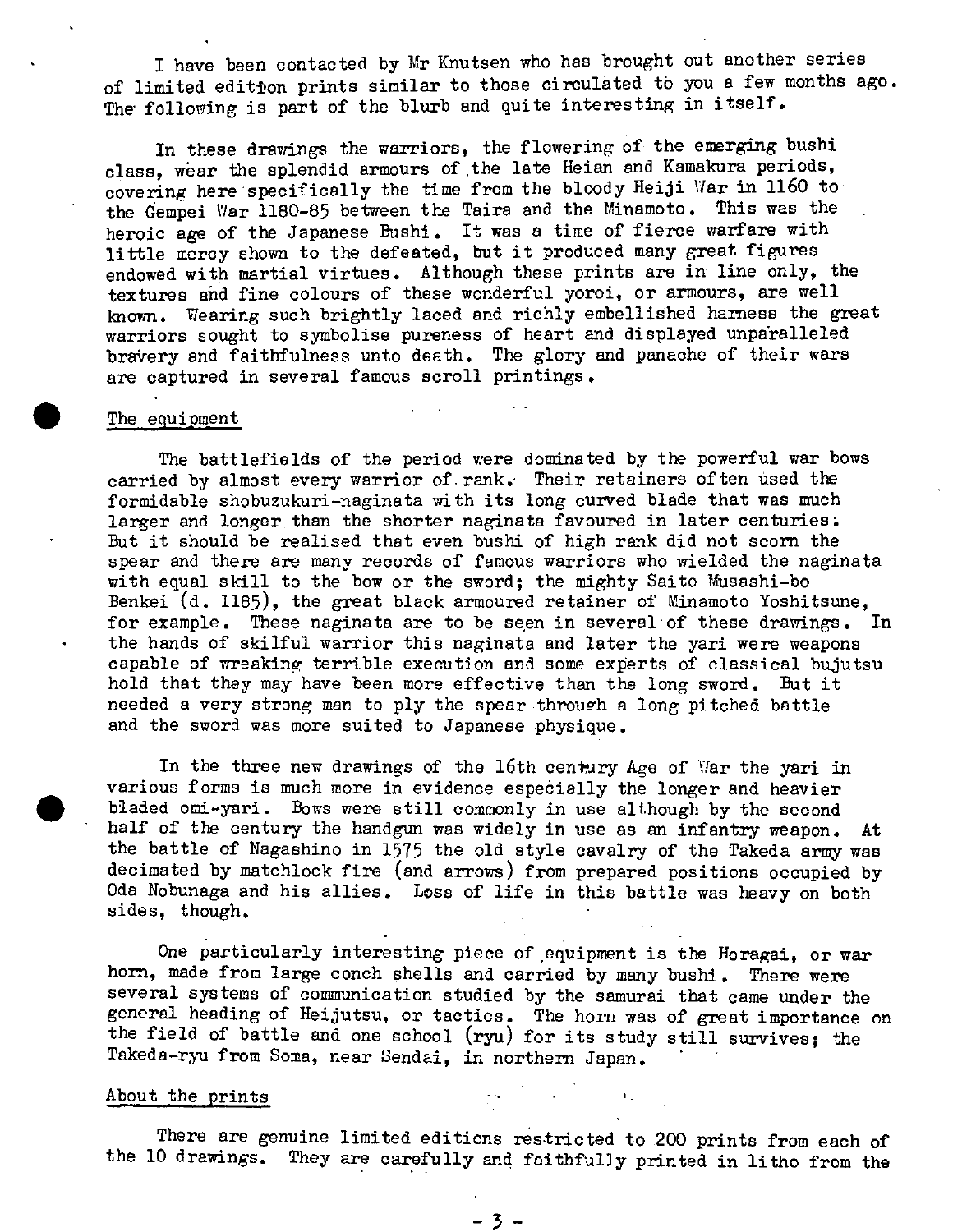originals and eaáh print has been inspected andpassëd by the artist and signed by him individually, not on the plate but in pencil on the print. After printing- all the plates have been 'struck' to ensure no further reproduction.

The illustrations are printed on high quality cartridge paper. The print is within a standard drawn frame measuring approximately  $9"$  x  $5\frac{1}{2}"$  but printed on a sheet cut generously oversize to allow you to suitably frame your print or sets.

No more than the stated number will be produced and allocation will be made strictly according to the date your application is received.

For further information please write  $\text{to:}-$ RMK Studios, 29 Egremont Place, Brighton, BN2 2GA, Sussex, England.

I must apologise to all those who have written with requests for David Pepper's glossary and not received it yet, also to those who have sent oshigata etc. and have not heard from me yet. I am afraid pressure of work, holidays etc. have put me well behind, but I hope to clear everything within the next couple of weeks, so please be patient.

STOP PRESS: The Compton Catalogue, described in detail in the last programme is now available from Mr Alan Bale, hard cover £24, soft cover £10.50, post 70p. Alan Bale, 46 West Close, Woodthorpe Road, Ashford, Middlesex.

. The following charming little ditty was sent by member Richard Wilson:-

TSUBA

Chiseld stream with carp in reed Ants attaching centipede Snail, crawling up bamboo stalk Peaceful doves, with evil hawk Moon is peeping around fine cut clouds Demons peering from blackend shrouds Benkei, blade drawn, again is fighting Raiden's there among the lightening Cicada hovering over flower Omori waves, so full of power Spider's web is nearly spun Soten battle almost won Sukahi silhouette of tree Fish nets drying by the sea.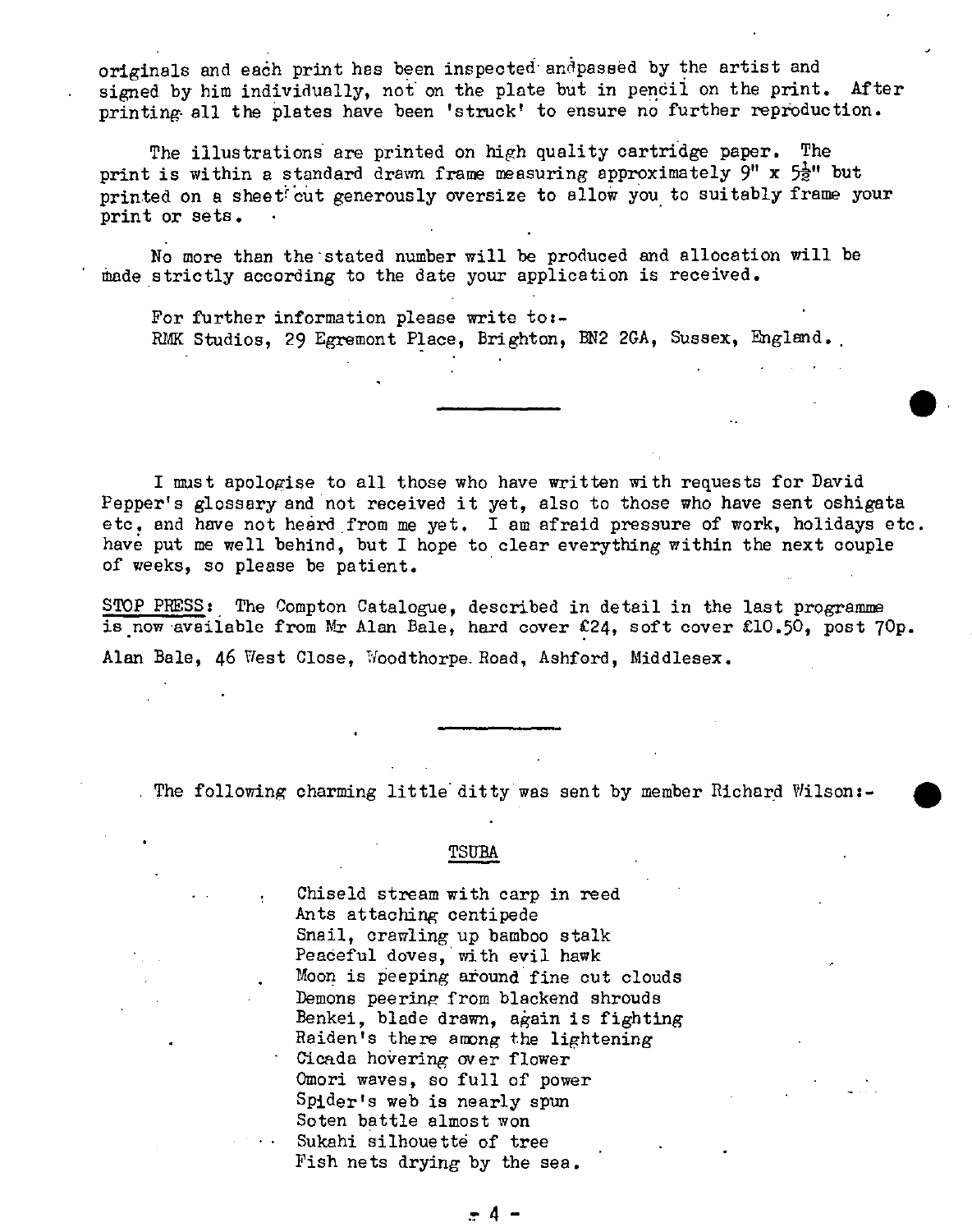Shi-shi prancing over rocks Lanterns light the way for fox Shakudo bats on Mokko form Gilt dragon swirling in the storm Boldly signed by Nobuiye  $-$ - A large myochin dragonfly Masterpiece of sword and fan Kiku blooms with kakihan Laughing sages playing go Battle-field of musashi-no Fudo aflame with vajra sword. Impressed pattern, cut out gourd Nara school, with waterfall "Goto", Ah yes! Most worked of all

## THE HARTMAN COLLECTION

On June 30 and July 1st, Christie's attempted to sell the Hartman collection of Japanese metalwork. They produced a very impressive hard-bound catalogue, which at  $£12$  a time, was all that many people were going to be able to buy, but which, to give it it's due was well worth the money, and will certainly form an important part of a collector's library.

The sale was held at Quaglino's Ballroom and Christie's obviously invested heavily in order to attract the expected flood of buyers, seating for about 500 being available. On the first morning the turn out would have been easily accommodated in the first two rows, with about 100 people turning up, of which about one third were Japanese buyers, one third English and Continental buyers and the other third, of which I was one, were 'only here for the beer'. Instead of the normal practice. of having the lots shown, all were on slides which I thought was a very good idea.

Lots 1-350 were auctioned on the first day and according to the following day's Daily Telegraph £200,000 was realised. Of this I estimated that about one third went unsold. The second day (Lots 350-676) realised a similar figure with an estimated 50% unsold.

Of the 676 lots only 14 were swords, the vast majority being tsuba. They may have been small in number but they made up for it in quality. I can do no better than quote the catalogue description of the most notable:-

An Aickuchi Tanto with persimmon wood saya and gold ishime-ji Kojiri, Koiguchi. and Kodzuka with Takabori persimmons and pines and shakudo takazogan monkeys with copper faces, the Kodzuka signed - Riu Hogen Kiyonaga (mid 19th century, probably a pupil of Goto Shojo and Kono Haruaki); the gold Kurikata formed as a persimmon and the gold kashira a monkey in takabori, the menuki, shakudo monkeys - signed Tsuneyo (Yabu, first half of 19th century); the blade, hira-zukuri, musori and mitsu-mune with large itame-mokume hada and komidare hamon of nie and sunegashi, ubu nakago with several mekugi-ana, 24.6 cm long, signed Norishige, 14th century.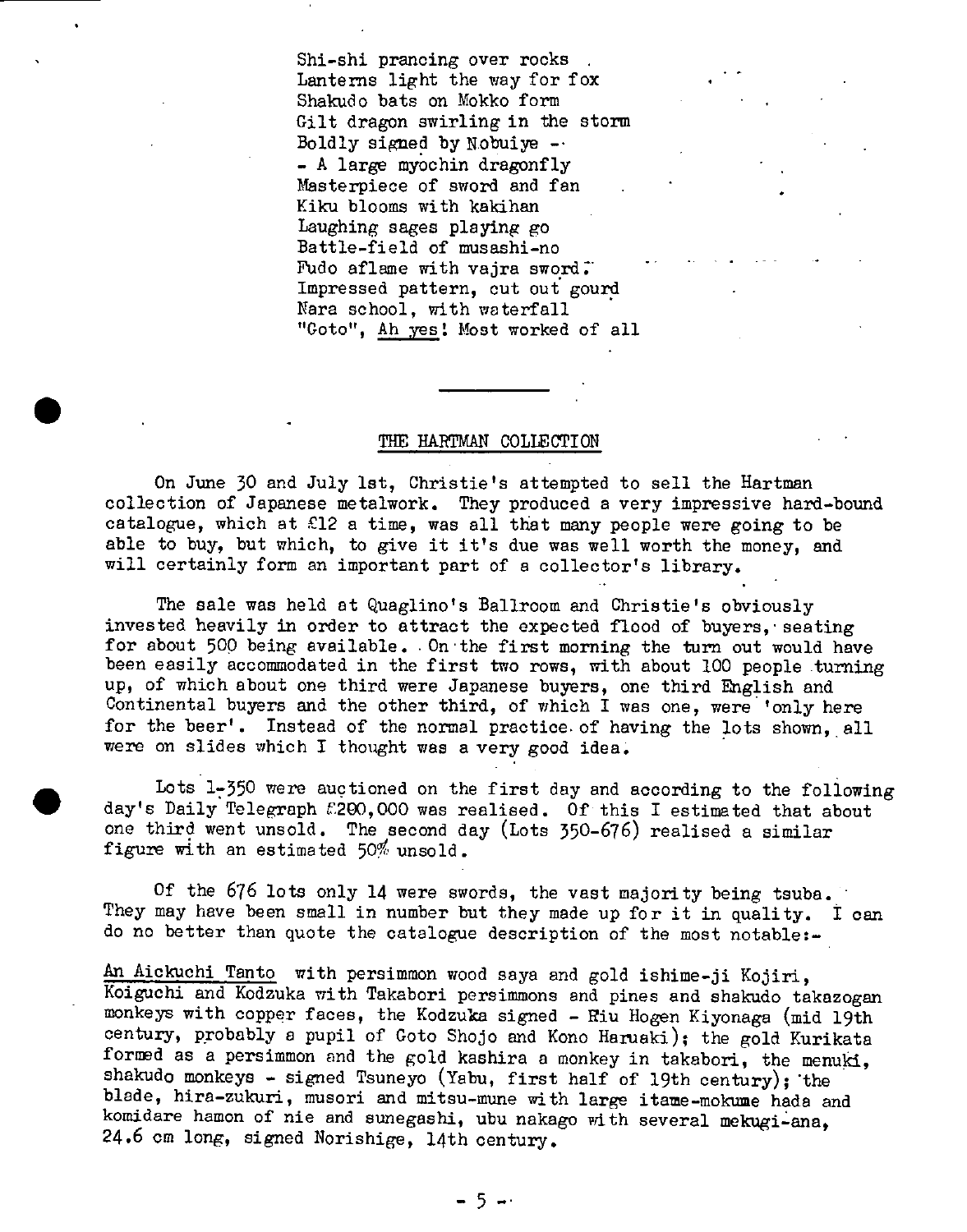An Aikuchi Tanto with red lacquer saya decorated with chrysanthemums in black and gold togidashi, the fittings of silver with massed chrysanthemums in nikubori including wari-kogai and kodzuka, hilt and scabbard bands and kojiri extending along the scabbard edges to the koiguchi,  $-$  unsigned 19th century; the blade, hira-zukariand almost musari with Bishamon and Benten horimono, itame-masame hada and midare hamon with ko-nie, sunagashi and tobiyaki, ubu nakago with three mekugi-ana. 26.8 cm long, signed Kanesada (of Mino province, 16th century, the horimono later).

A tachi blade mounted as a katana, the scabbard of gold nashiji with a central band of stylised waves, the fittings of shakudo in han-dachi style, with gold giobu hirazogan, shakudo borders and dragons in gold takazogan, the gold menuki formed as dragons entwining vajra - hilted ken - signed Sonobe Yoshitsugu (Taraka 1779 - 1842 founder of the Sonobe line, a pupil of Tanaka Yoshiaki and metal worker to the Daimio of Yanagawa, Chikugo); the fuchi - signed Seiju Hogen Kirsaku Kore, "respectfully made this" (Tanaka Kiyonaga mid 19th century pupil of Goto Shijo and Kono Haraki Hogen), and inscribed "made to the order of Hord Lida"; the blade, ko-midare hamon of ko-nie, togari Boshi, one Kirikoni halfway along the blade and o-suriage nakago with two mekugi-ana - 63.4 cm long, with inlaid (gaku) tachi-mei, Hasabe, 14th century. (i personally really rated this sword as being the best in the sale, but then I have a thing about han-dachi Katana.)

A Daisho with samegawa-nuri scabbards and iron migaki-ji fittings decorated with Buddist divinities in gold takazogan, including Fudo Mio-o, Aizen Mio-o, Monju, Pugen, Riujin, Emma-Ten, Daikoku-Ten, the kogai and kodzuka with gold frames, the gold saya-kanemono carved as Inu and the gold menuki carved as Shi-Tenno, Zocho, Komoku, Bishamon and Jikoku; the tsuba otafuku-mokko iron migaki-ji decorated in gold, copper and shakudo takazogan with the  $Ni$ -o, Kongo and Missaku, the reverse with Daijin and Sadàiijin in Katakiri-Bori, each signed "71 years old Miboku" with Kirzogan seal Masanobu (Hamano Masanobu of Edo, pupil of Nobuyukj and fourth ilamano onaster, first third of 19th century); the Kogai, kodzuka and fuchi similarly signed, the kurikata and kojiri - signed Miboku; the blades, a matching pair, honzukuri and torizori with ko-itame hada and choji-midare hamon of nie and sunagashi, nioi and ashi, with togari Goshi and ubu nakago  $-71.2$  cm and  $48.5$  cm, each signed Munetsugu (of Musashi, Kao school, second quarter 19th century); each ura nakago inscribed "Namu Mio-ho Renge Kyo"<sup> $\epsilon$ </sup> (from the Lotus sutra).

Other swords included an itomaki - no-tachi with a blade by Sakakura Gonnoshin.Terukane, dated 1682 and with the metal mounts being made by• Satsüma Kanko Sanechika (chief metal worker to the Daimio of Satsuma); a Ho-o-no-tachi (bird's head) the blade by Bishu Osafune Kanemitsu and dated 1358; a tanto by the first Hizen Tadayoshi and another Bishu Osafune Kanemitsu, this time a gold mounted tanto.

It is difficult to know where to start with the tsuba. There were so many. Mostly they were soft metal (Mr Hartman seems to have a pre-occupation with gold, lucky man!) Out of the total of 676 lots 380 were tsuba (including daisho). All but a handful were illustrated with several full colour plates but space does not really allow for any detailed descriptions, although I will endeavour to do so in a future programme.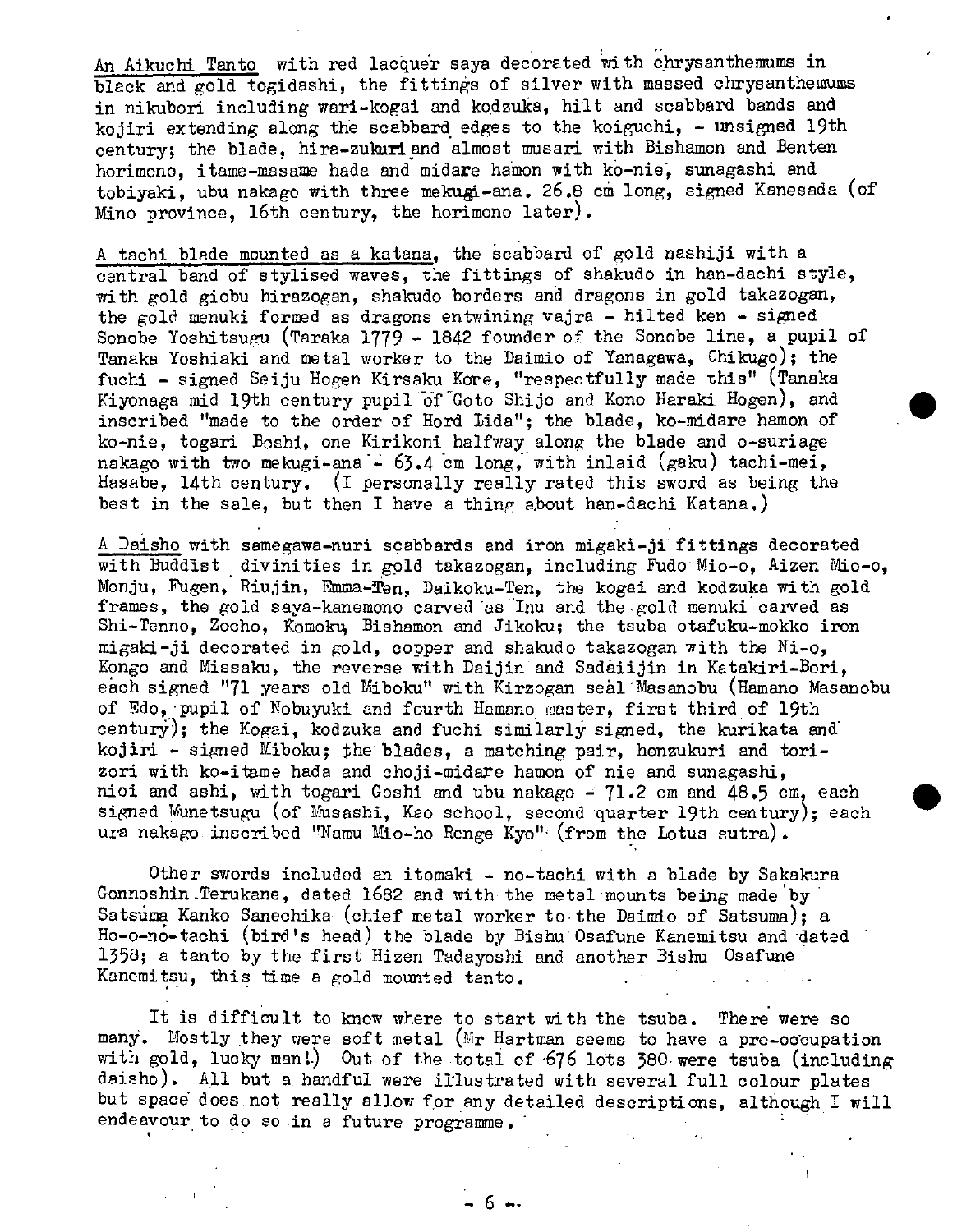The remainder of the lots were predominantly kodzuka and fuchi-kashira, but there were also examples of ojime, tobacco pouches, netsuke, vases, boxes, bronzes and an incredible articulated figure of Musashi-no Benkei with the Bell of Miidera. As the preface of the catalogue says, large collections of Japanese metalwork such as this are scarce outside Japan, and the catalogue is therefore a good record of some outstanding craftmanship. Notwithstanding this, I feel there was simply too much for one sale and the prices expected had little or no chance of being met in many cases. My estimates of unsold lots may be (and I hope for Christie's sake they are) pessimistic.

The next article was sent by David Pepper from Canada. It was he, you will remember from the last programme, who supplied the glossary that many of you have asked for (and some have actually received) and it was on this trip that he obtained it. Thanks very much David.

#### IMPRESSIONS OF THE SAPPORO CONFERENCE

#### Introduction

 $\bullet$ 

It must be difficult for a Japanese collector to understand the feelings of foreign sword-lovers the first time they experience an event such as the Sapporo Conference. In giving my own impressions as a Canadian collector, I am sure that I share many of the opinions of other non-Japanese students of Nihon-To.

Until very recently, in my own country and in various parts of the United States there was no opportunity to see the best quality of swords, kodogu and koshirae. Until about five years ago, there was very little communication among collectors, and not much information published in English. Many of us had never really seen an excellent blade. Others had potential Juyo-Token in their own collections, and did not realize. Many of us did not know that it was possible to restore rusty or damaged swords. Others did not know how to properly care for our possessions, and because of lack of • knowledge we may have severely damaged valuable swords. In the past many collectors did not treat their swords, or other people's swords, with the proper respect. However, this is changing.

New sword societies have been established in Europe and America. Gatherings like the various Shinsa-Kai held in the U.S.A. have brought together collectors from all over the world to share their experiences and to learn from experts. Museums are now taking a new look at their collections of Nippon-To and are realizing the true importance of these works of art. More books are being translated from Japanese so that this knowledge can be shared with the people of other nations. We have begun the journey, but there is still a long way to travel.

It is a fact that it is extremely difficult to learn about Nihon-To without seeing good examples of genuine work by the great masters. To know what is the best, one must see the best, but this is not easy in the Western world. There are many good blades and a few excellent ones in North America,

 $-7$  =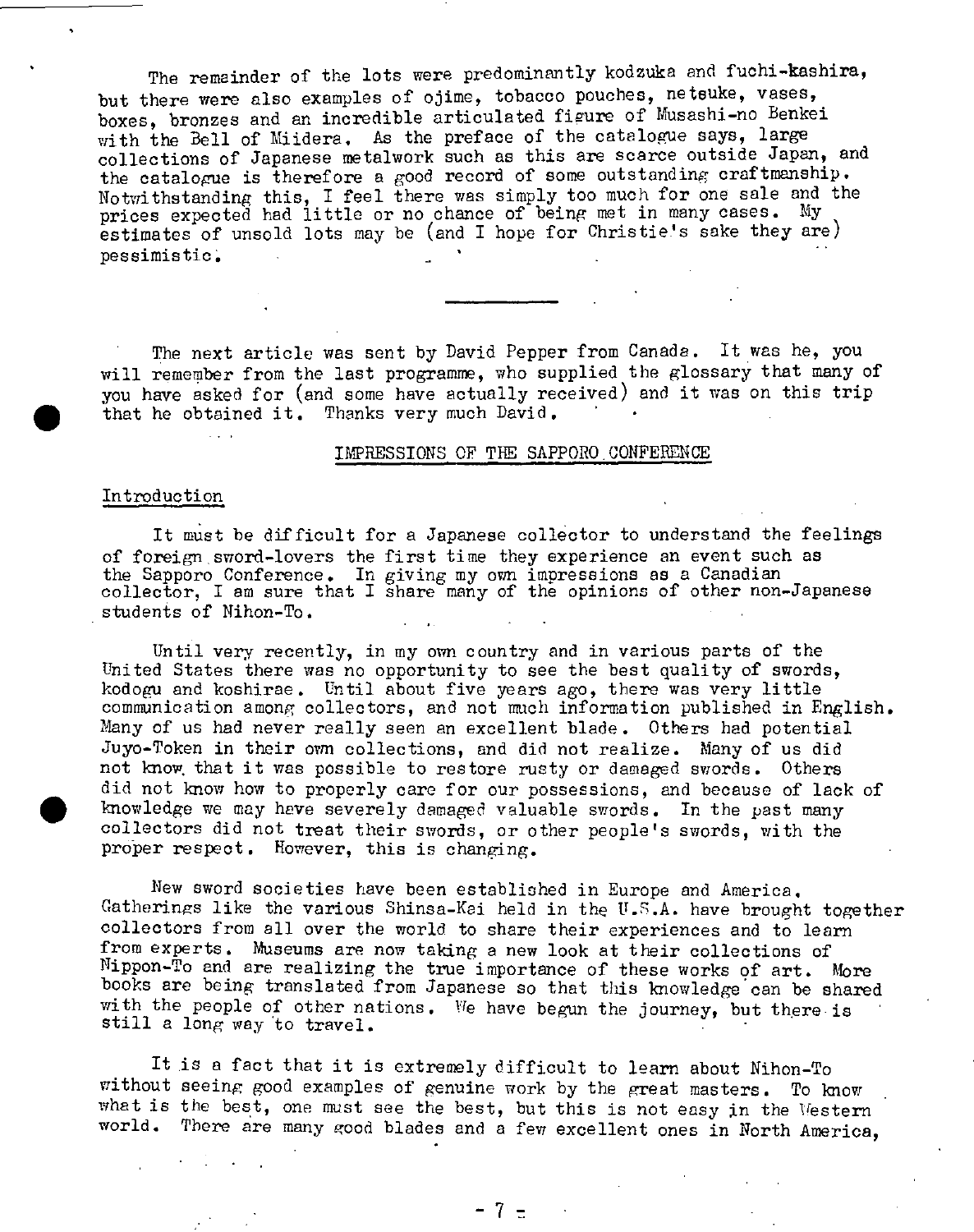but the best and most famous swords remain in Japan. It was for this reason that in 1975, Mr John Yumoto organized a special "Samurai Sword Tour of Janan." Japan."

## The Sword Tour of Japan:

The main purpose of this tour was to enable a group of Nihon-To enthusiasts from North America to pursue their interests during a three-week study tour of Japan. The entire trip was planned with the idea of seeing Nihon-To in their most appropriate setting - the historical background of Japan itself. For several of the fifteen tour members, it was the first time to visit your country, so every experience was a new adventure.

At least one special event was planned for each day of the tour. Among the many highlights of our trip was a visit to the Tokyo National Museum, where under the guidance of  $Mr$  Kashima we were privileged to be able to examine in our own hands sixteen famous blades including the National Treasure Nozoki-Ryu by Kagemitsu. It is wonderful to think that this sword had once been held in the hands of Kusunoki Masashige and the Emperor Meiji.

Through the kindness and assistance of the many staff members of the Bijutsu Token Hakubutsukan we spent most of one day in the sword museum at... Yoyogi, where we heard specially prepared lectures and were able to examine twenty magnificent swords selected for our viewing. Dr. Homma took time from his busy schedule to greet us personally.

Later in the trip we visited the Yoshihara brothers' forge in Tokjo's Edogawa district, and the force of Sumitani Uasamine at Matsuto near Kanazawa. All of these craftsmen made special efforts to welcome us and to demonstrate their art. For most of our group it was the first time to see some of the processes of making a blade. I know that this experience helped. us to understand the traditions of craftsmanship which have produced the finest steel swords in the world.

The tour would not have been complete, of course, without visits to museums where we could see not only swords and armour but also many examples of all the fine arts from Japan's rich cultural heritage. Among these were the Toshogu museum at Nikko, The Homma Bijutsu-kan in Sakata. The Chido museum at Tsuruoka-Shi, and the famous treasure-houes of Oyamataumi-Jinja at Omishima in the Seto Nai Kai. These visits, in fact every event of our tour, gave our little group new knowledge and appreciation of Japan and the Japanese-people.

## The Conference  $in-Sapporo:$

From the beginning the sword study tour was arranged so that we could. attend the 24th annual N.B.T.H.K. conference at Sapporo. This was to be a major highlight of the trip and was for most of us including myself, the first time to visit Hokkaido.

We arrived the day before the conference opened, and were taken *on* a bus tour of many of the familiar Sapporo sights. My first thoughts even as we rode on the bus from Chitose Airport were of the strong similarity between the Hokkaido countryside and certain parts of Canada. I did not feel like a stranger then, nor at any time during my stay. Sapporo is in many ways a modern, progressive city, and yet for me it has a feeling of tradition - of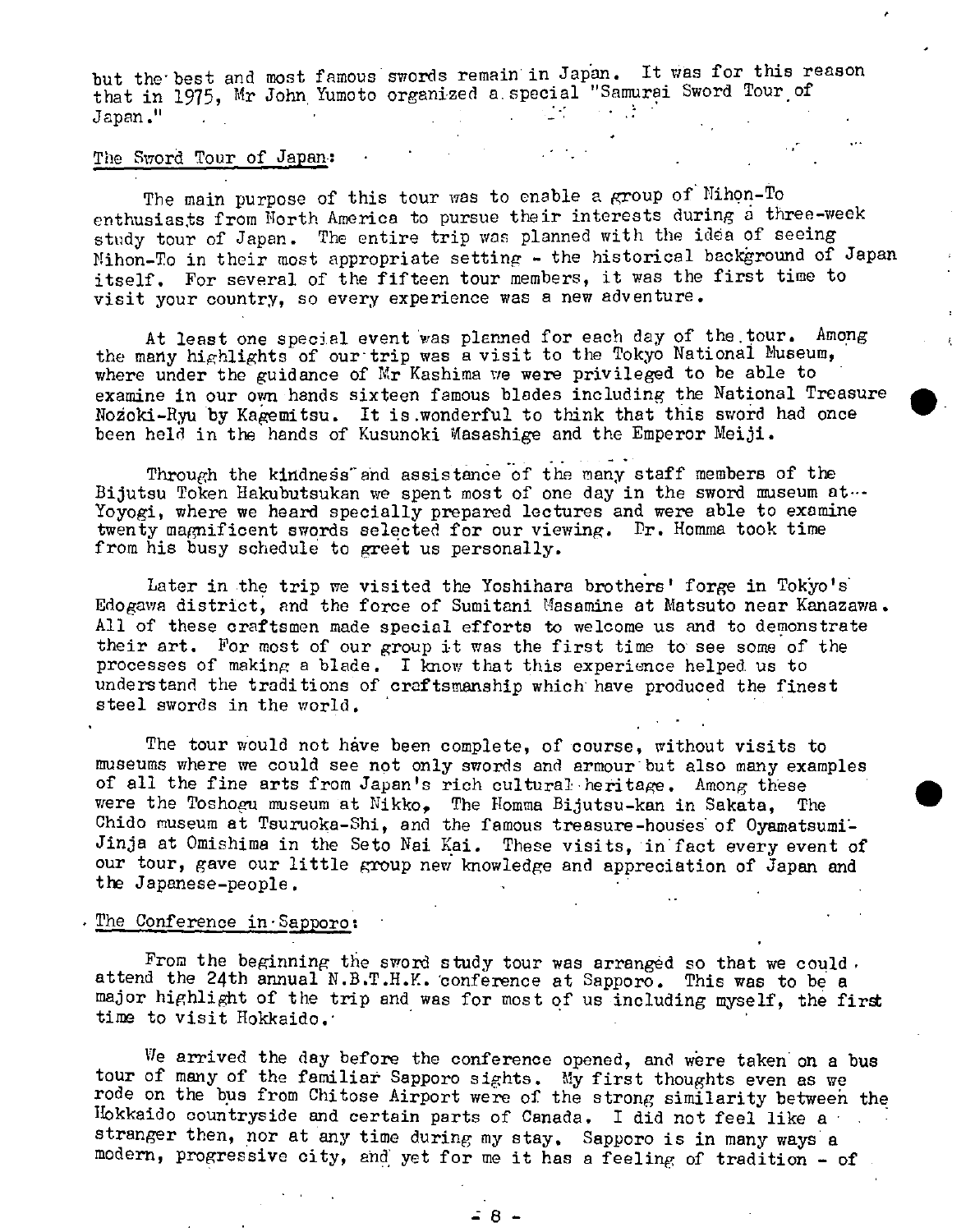continuity, as if the pioneers of early Meiji times had brought with them the best qualities of Old Japan and preserved them in Hokkaido.

Sapporo is a clean city, a quiet city, a comfortable city. I liked it from the moment I arrived and was sorry to leave. Much of my free time was spent in exploring, valking up and down small streets and visiting interesting shops. The people of Sapporo are very kind to strangers, willing to help and talk with them. Walking from our hotel to the Conference took only about 25 minutes, so many of ur took this opportunity to see interesting parts of the city along the way.

On the morning of registration we arrived at the hotel in an excited mood, and were welcomed by the smiling faces of many former acquaintances  $-$ N.B.T.H.K. members we had met at the two Shinsa-Kai in America, and others we had seen a week earlier in Tokyo. We were greeted by many new faces of members from all over Japan as well. The Sapporo members made every effort to welcome us and to make us feel like old friends. I understand that it was through their special arrangement that a charming interpreter was provided to assist us. The Conference atmosphere was that of a family gathering, because all of us, Japanese and foreigner together, were meeting to share a mutual interest.

All of us who were at the conference must share the same happy memories. of the delicious foods served at the banquets. I myself will never forget the flavours of some of the delicacies we enjoyed, in particular the superb Hokkaido salmon. As a lover of Japanese folk music I greatly enjoyed the entertainment provided on the last evening, especially the group's performance of Esashi Oiwake, one of my favourite songs.

The gifts and mementoes of the conference were a pleasant surprise, and will keep our memories fresh for many years. I am truly delighted by the high quality of the publications, with their excellent photographic illustrations. It seems to me that there must have been many months of preparation required to prepare these books. I wish that we in North America could produce such good material to commemorate our own exhibitions.

Since the exhibit-rooms were a most important aspect of the conference. I have reserved my appreciation of them to the last. My first reaction to the exhibits was one of great amazement. It was like a dream to me, to walk into a room and see rows of tables covered with beautiful blades. Before then, I could not have imagined seeing such a sight. There were in that room examples of blades whose makers we only read about in books - Hisakuni, Rai Kunimitsu, Norishige, Sadamune, Akihiro, Yasutsuna, Chogi. And there in that room we could not only see them, but hold them in our hands. To me this is both a great privilege and a deeply personal experience.

•There is a unique feeling in holding a Japanese sword - this comes from the graceful shape, the beauty of the steel itself, the balance - and something more. A good sword has a spirit of its own - it feels like a living thing in my hands. It has a life of its ovm, and yet it becomes a part of me as I hold it. Perhaps those men of ancient times - the craftsman who made the sword and the many generations of samurai who have in turn owned and admired it  $$ have each left a part of themselves with the blade. When we hold such swords our hands and hearts make contact with the many generations who have gone before us.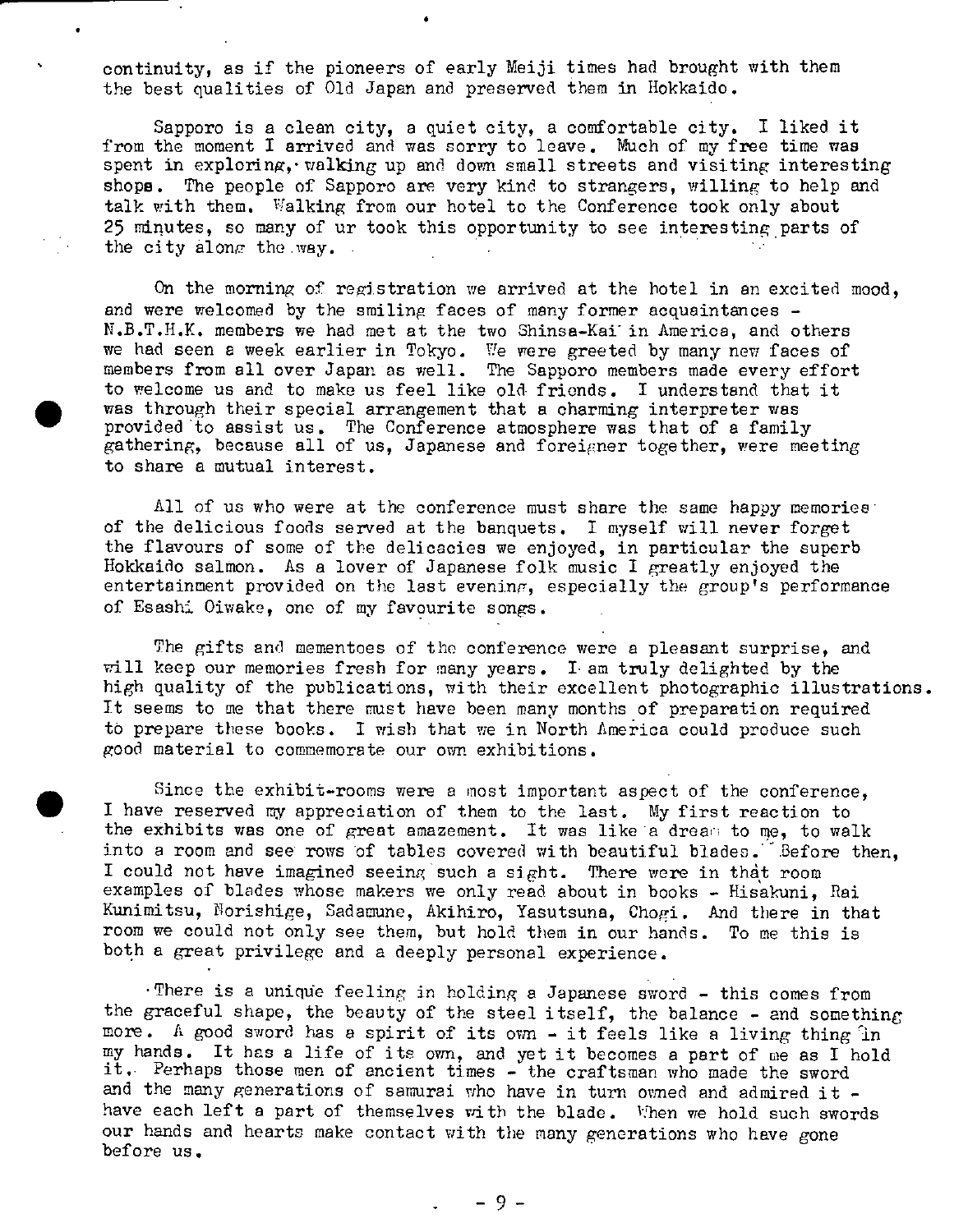I have the greatest respect for the owners of these swords, and I am grateful for their complete trust in fellow collectors. In my country I would not dare to leave a bare blade out for strangers to look at. Some people here, even those who should know the proper way to handle a sword, become careless and disrespectful with others' property. Therefore, I am especially grateful to those who shared their precious treasures with us.

For several years I have had a strong interest in the Horii family and their work, but I had great difficulty in finding information about them. Naturally the display of their swords in the exhibit was of special value to me. It is a truly educational experience to see examples of several generations of swords made by one family, to observe how the skills are passed on down the line. I was delighted to have the opportunity to meet. the two Horii brothers, Nobahide and Tanetsugu. Before I left Hokkaido, I was taken to visit Horii Mobuhide at his home in Date-Shi. I shall long remember his hospitality, and the kindness of my host  $Mr.$  Watanabe.

In the exhibits of kodogu, teuba and.koshirae there were many fine examples of things I had only seen before in book illustrations. In fact some of these seemed like old friends, for I had seen their photographs in Japanese publications many times. The koshirae greatly interested me because it is extremely difficult to find undamaged original koshirae in my country. Complete examples from Muromachi, Momoyama and early Edo periods are almost impossible to see in North America. Of the many fine koshirae I saw one in particular stands out in my memory - a simple, graceful and elegant blackcoloured tachi. I understand that this was a rep).ica of an early sword called the Shishi 0 Tachi. In my own opinion this had a truly ideal beauty.

In the matter of tsuba and kodogu, once again we were able to see at first hand examples of the finest workmanship, to appreciate the type of workmanship that appeals to Japanese collectors. For most of us, it was a rare chance to see genuine works by Natashichi, Yasuchika, Iwamoto Konkan, Miyamoto Musashi and so many others, as well as fine early iron sukashitsuba and kinko work;

In concluding, I must express thanks on behalf of all those who were in our group, to everyone connected with the Sapporo Conference. Your hospitality, and indeed the kindness of people all over Japan helped to make every stage of our journey both pleasant and inspiring. I sincerely hope that the spirit of friendship which we experienced will continue to grow.

Within the circle of Nihon-To study, many diverse elements are brought together. People of every type of occupation and background, people of different nations and cultures meet together in spite of language barriers. We all share a common interest in the appreciation of the art-swords of Japan. Understanding on one level expands to understanding on many levels, therefore it is my wish that through the sharing of knowledge and interests the people of the world will grow closer together. I hope that in the future collectors and sword lovers will continue to meet in different countries to share the valuable heritage of Japan's culture.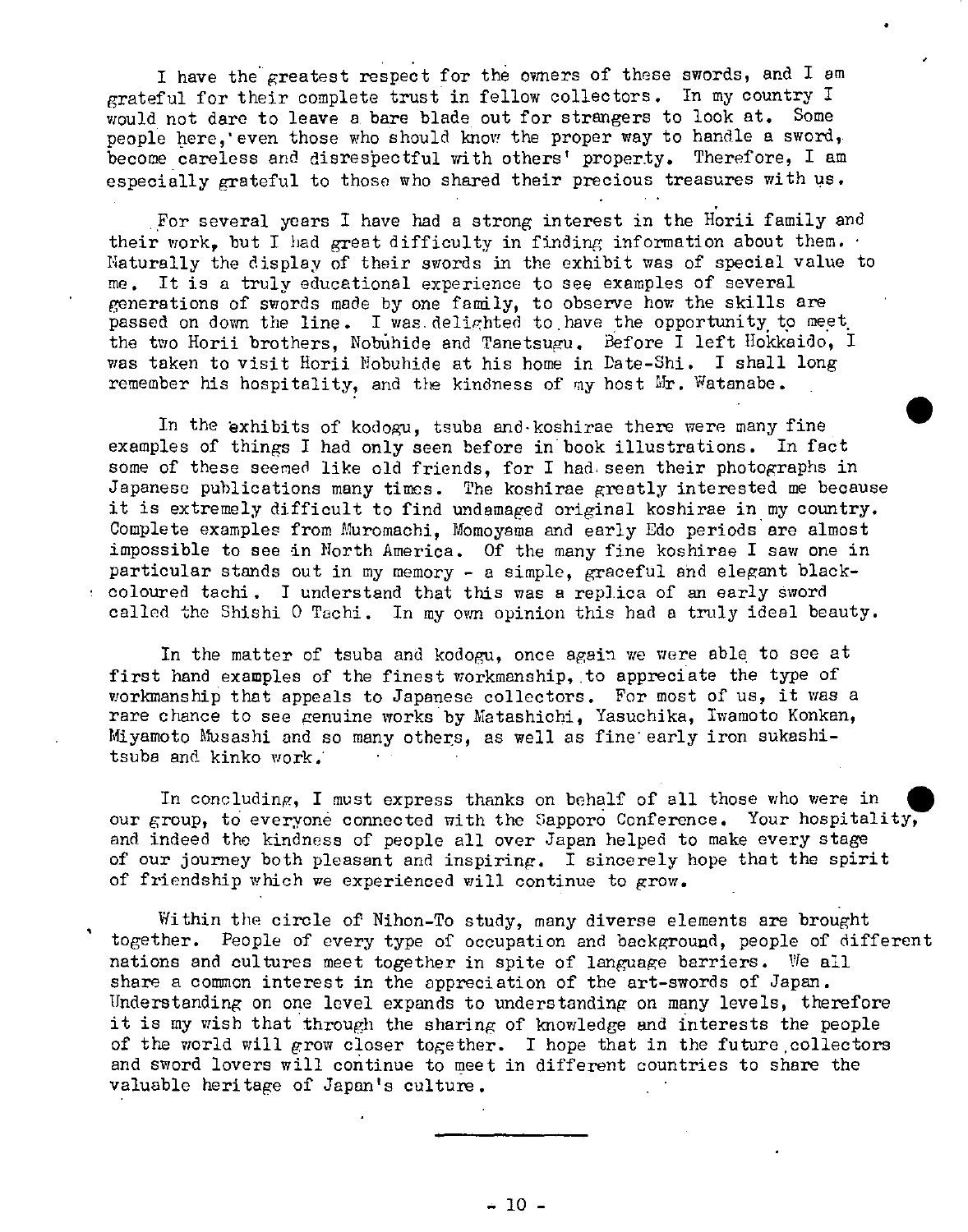#### LUCKY SWORDS?

Several years ago, whilst eagerly buying books on swords, I came across a limited edition (about 200 copies were printed for private circulation) purporting to explain about fortune telling with Japanese swords. It explained certain interpretations to be placed on flaws etc in blades and how they could effect the fortunes of the owner. It seemed to be a good way of passing of defective blades by unscrupulous dealers and I took no further interest in it, until I read of similar things in Joly's "Sword and Sane". For those who may find this obscure subject in relation to swords of interest, read on.

The very name of Muramasa has a cold ring about it. This sinister figure comes down through the ages as a half mad, sinister genius, whose swords had a thirst for blood that seemed insatiable, and that the sword would drive the owner to acts of evil. The stories were added impetus to at Sekigahara. Tokugava Iyeyasu, so the tale goes, wished to see the blade that cut through Poda Shigemasa's helmet. The owner, a certain Nagataka, handed Iyeyasu the sword which promptly cut his hand. From then on, Muramas's blades were considered particularly unlucky for the Tokugawa family.

The very length of the sword had to be lucky. The proportionate length of the total blade and the tang had to be a number to which a lucky significance could he attributed in the scale of divination. If in the making of the sword, this ratio came to an unauspicious figure, the swordsmith would alter the length. Certain superstitions were attached to markings as well as the shape of blades, horimono and inscriptions.

Figure 1 shows how a blade is divided into five parts. These parts refer to specific areas of one's life and the shape of flaws, marks etc within these areas, point to how these broad classifications will develop. *The* five clarsifications are:-

| <b>SAN</b>            | Means to disperse or scatter, either good or evil.   |
|-----------------------|------------------------------------------------------|
| SHU<br>2)             | Means an accumulation of things, either good or bad, |
|                       | in regard to fortune.                                |
| KUKU<br>3)            | Means either good or bad luck.                       |
| $4) \cdot \text{MET}$ | Refers to either a long or short life.               |
| 5) UN                 | Is the part of the sword which tells of destiny.     |

A multitude of flaws, cracks, dots etc. are supposed to be able to tell those who Imow where to look, everytthng from when he will die to if his wife will leave him. A "spider" crack is sometimes interpreted as resembling a dragon and if it faces one way in one of the five parts it is good, and the other way bad, yet vice versa in another part of the blade. It is very bad luck to have flaws in the SAN portion of the blade (understandably so) and you will be killed in battle if you have a sword like this (maybe something to do with the weapon breaking in two?).

How about this one, for all you who have swords with KAEH  $-$  (flame) boshi, and think it's great. I quote:-

"To have marks of an imitation of fire on the cap (point) of the sword is looked upon as extremely bad luck, and if those marks are on both sides of the blade it shows that your house will some day be bumt down, but if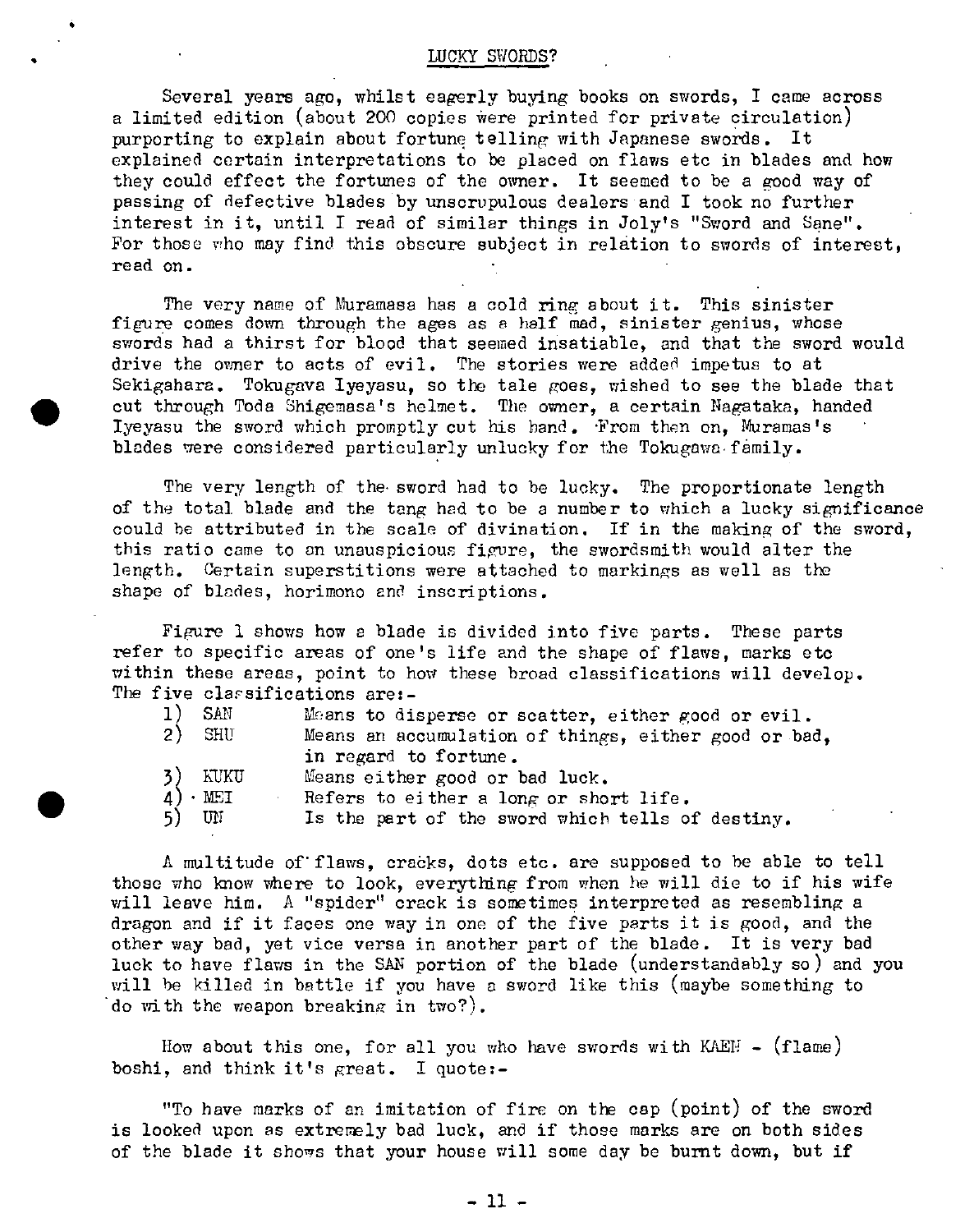Kaen-boshi is on one side only, it tends to show that one of your friends' house will be destroyed by fire. It also represents a fiery temper, an excitable temperament, and too prone to find fault in trivial matters." So take heart it may only be the next door neighbour's house.

Fipure 2 has a few interesting points in it. The mekugi-ana at the end of the nakago should not be there. According to my little book, it ought to be filled as it shows a low social position, an unsettled home and if it belonged to any great General (with a low social position?) it would mean misfortunes, defeats and misery. The hamon, goinc too far into the nakago; I am afraid means woman trouble. And if you think all that is bad there's worse to come, as the wavey lines on the jiri mean almost certain death by drowning! If you have a sword with this little lot on it you are probably a miserable peasant General, who is about to drown in a sea battle, just as his divorce is coming through.

There may be some justification for the accusation that I have been over flippant with this subject. In old Japan, however, I believe many of these points may have been taken very seriously, as in the aforementioned Muramasa example. There are many other little points that are all perported to have meanings of their own. I cannot, being the cynic that I am, help feeling that many of these "lucky flaws" were invented by unscrupulous pre-Meiji dealers, in order to unload damaged or bad blades onto .a superstitious and gullable cliontelle. After all, nothing really changes, does it?

## NEW MEMBERS

Mr G. Vincent 144 Melton Road, Stanton on the Wolds, Notts.

Mr R.G. Pollard Estcourt, Ambered Lane, Staplehay, Taunton, Somerset

Mr G.M. Thomas 1 Radinden Manor Road, Hove, Sussex.